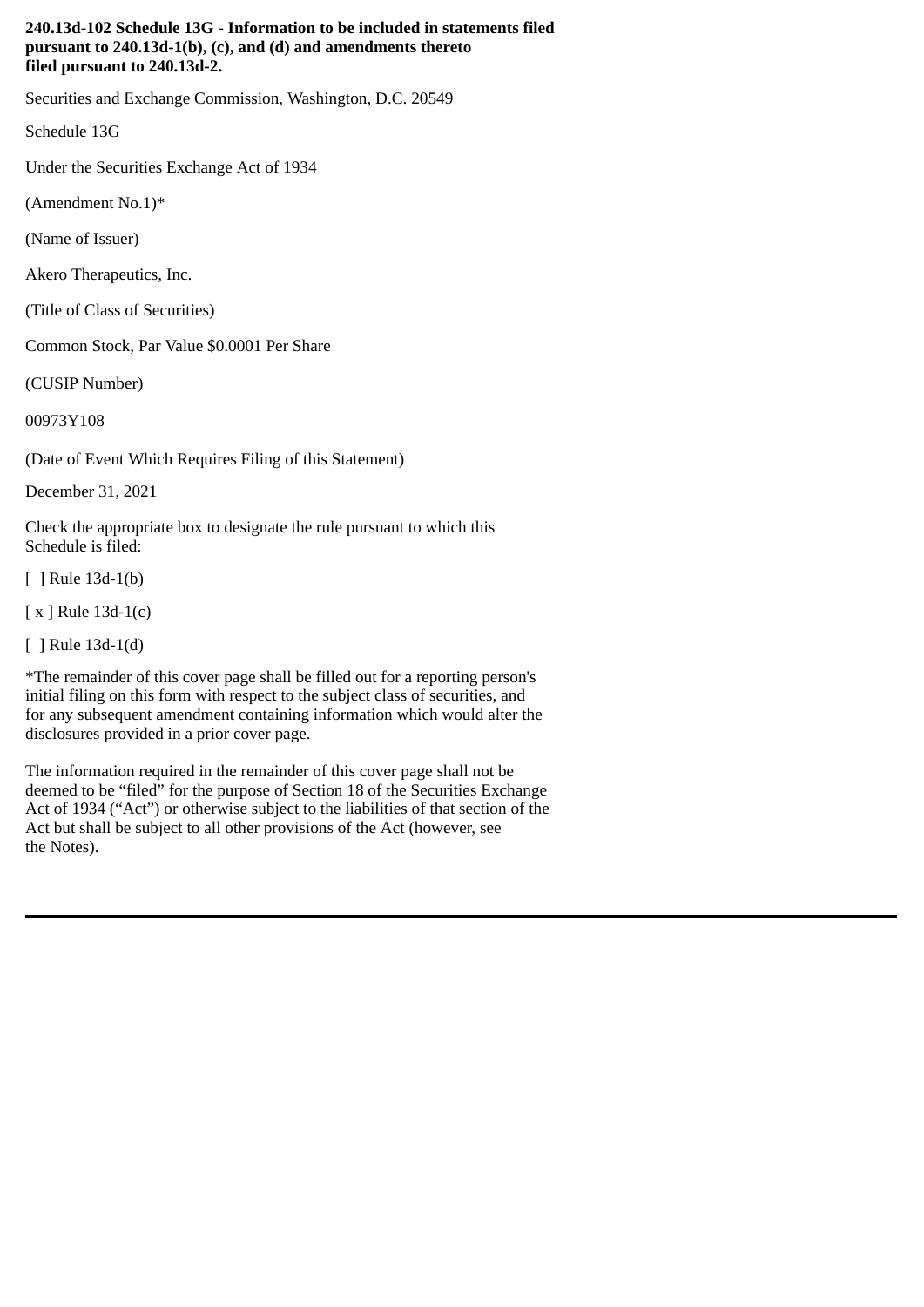| <b>CUSIP No. 00973Y108</b>                                                                  |                                                                |      |
|---------------------------------------------------------------------------------------------|----------------------------------------------------------------|------|
|                                                                                             | (1) Names of reporting persons  Point72 Asset Management, L.P. |      |
| (2) Check the appropriate box if a member of a group                                        |                                                                | (a)  |
|                                                                                             | (see instructions)                                             | (b)X |
| (3) SEC use only                                                                            |                                                                |      |
| (4) Citizenship or place of organization Delaware                                           |                                                                |      |
| Number of shares beneficially owned by each reporting person with:                          |                                                                |      |
| (5) Sole voting power                                                                       | 0                                                              |      |
| (6) Shared voting power                                                                     | 1,758,501 (see Item 4)                                         |      |
| (7) Sole dispositive power                                                                  | $\Omega$                                                       |      |
| (8) Shared dispositive power                                                                | 1,758,501 (see Item 4)                                         |      |
| (9) Aggregate amount beneficially owned by each reporting person<br>1,758,501 (see Item 4)  |                                                                |      |
| (10) Check if the aggregate amount in Row (9) excludes certain shares<br>(see instructions) |                                                                |      |
| $(11)$ Percent of class represented by amount in Row $(9)$ 5.0% (see Item 4)                |                                                                |      |
| (12) Type of reporting person (see instructions) PN                                         |                                                                |      |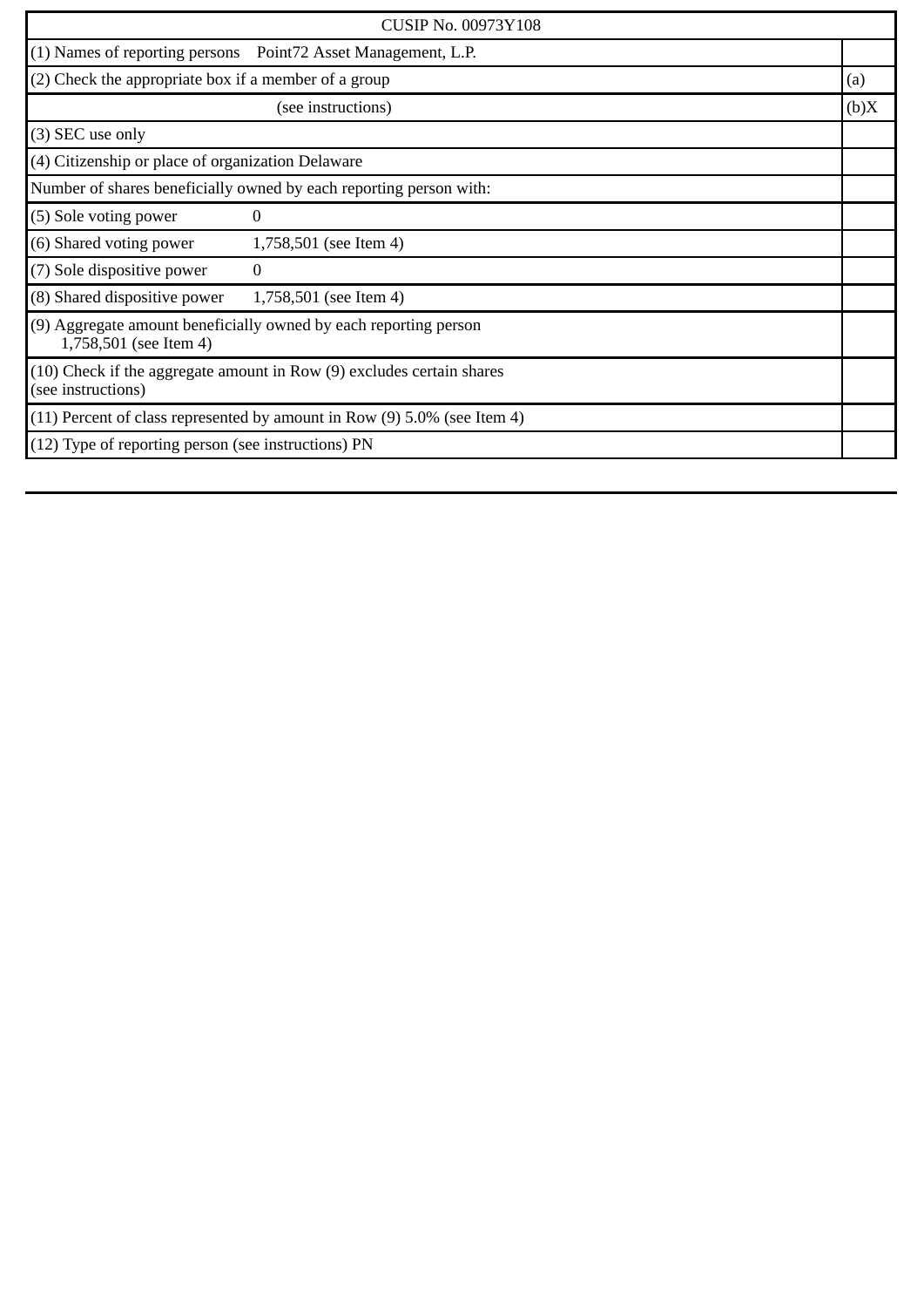| <b>CUSIP No. 00973Y108</b>                                                                      |                                                                |      |
|-------------------------------------------------------------------------------------------------|----------------------------------------------------------------|------|
|                                                                                                 | (1) Names of reporting persons  Point72 Capital Advisors, Inc. |      |
| (2) Check the appropriate box if a member of a group                                            |                                                                | (a)  |
|                                                                                                 | (see instructions)                                             | (b)X |
| (3) SEC use only                                                                                |                                                                |      |
| $(4)$ Citizenship or place of organization Delaware                                             |                                                                |      |
| Number of shares beneficially owned by each reporting person with:                              |                                                                |      |
| (5) Sole voting power                                                                           | $\Omega$                                                       |      |
| (6) Shared voting power                                                                         | 1,758,501 (see Item 4)                                         |      |
| (7) Sole dispositive power                                                                      | $\Omega$                                                       |      |
| (8) Shared dispositive power                                                                    | 1,758,501 (see Item 4)                                         |      |
| (9) Aggregate amount beneficially owned by each reporting person<br>1,758,501 (see Item 4)      |                                                                |      |
| $(10)$ Check if the aggregate amount in Row $(9)$ excludes certain shares<br>(see instructions) |                                                                |      |
| $(11)$ Percent of class represented by amount in Row $(9)$ 5.0% (see Item 4)                    |                                                                |      |
| $(12)$ Type of reporting person (see instructions) CO                                           |                                                                |      |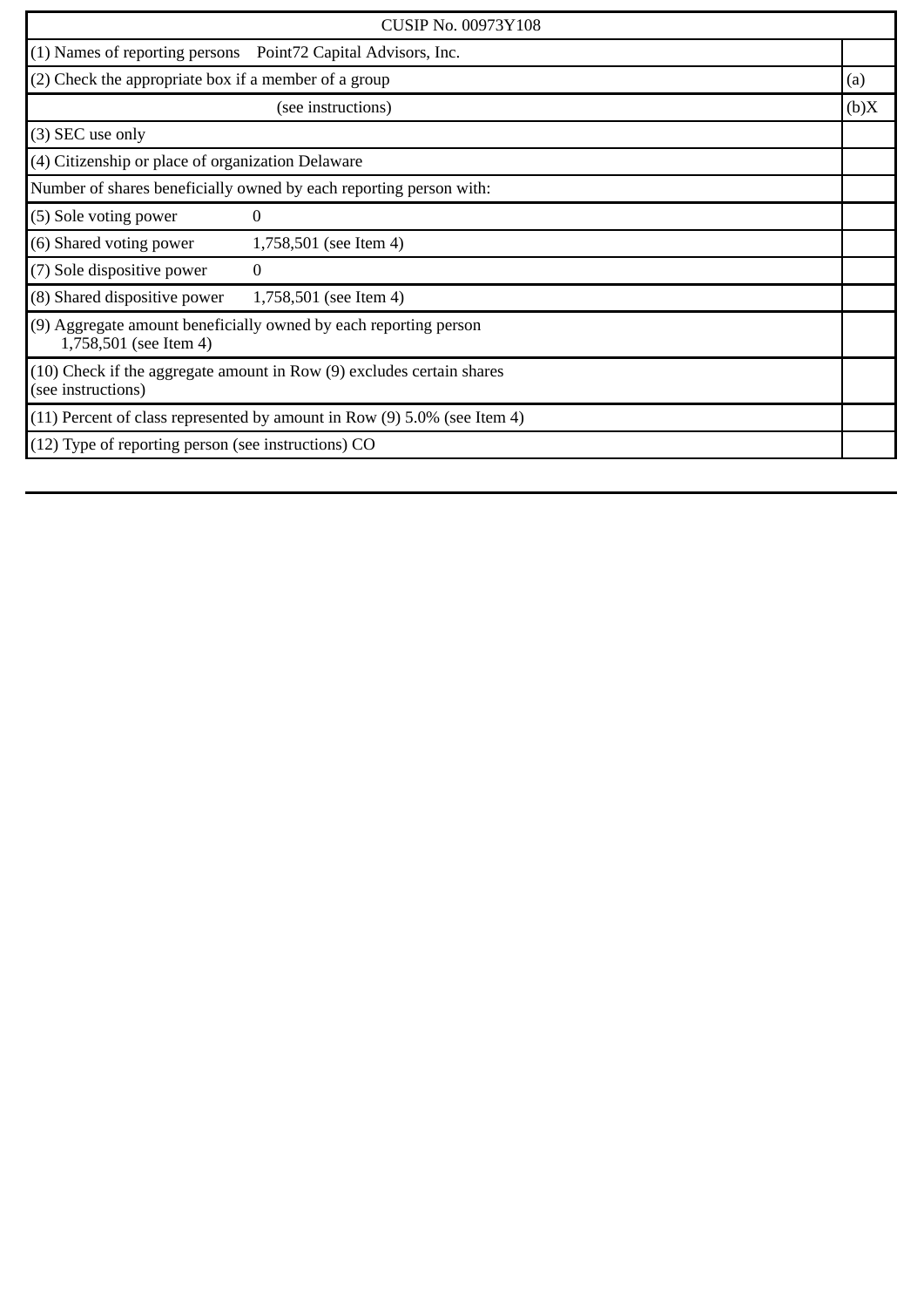| <b>CUSIP No. 00973Y108</b>                                                                  |                                   |      |
|---------------------------------------------------------------------------------------------|-----------------------------------|------|
| (1) Names of reporting persons                                                              | Cubist Systematic Strategies, LLC |      |
| (2) Check the appropriate box if a member of a group                                        |                                   | (a)  |
|                                                                                             | (see instructions)                | (b)X |
| (3) SEC use only                                                                            |                                   |      |
| (4) Citizenship or place of organization Delaware                                           |                                   |      |
| Number of shares beneficially owned by each reporting person with:                          |                                   |      |
| (5) Sole voting power                                                                       | 0                                 |      |
| (6) Shared voting power                                                                     | 1,747 (see Item 4)                |      |
| (7) Sole dispositive power                                                                  | $\Omega$                          |      |
| (8) Shared dispositive power                                                                | 1,747 (see Item 4)                |      |
| (9) Aggregate amount beneficially owned by each reporting person<br>1,747 (see Item 4)      |                                   |      |
| (10) Check if the aggregate amount in Row (9) excludes certain shares<br>(see instructions) |                                   |      |
| (11) Percent of class represented by amount in Row $(9)$ <0.1% (see Item 4)                 |                                   |      |
| (12) Type of reporting person (see instructions) OO                                         |                                   |      |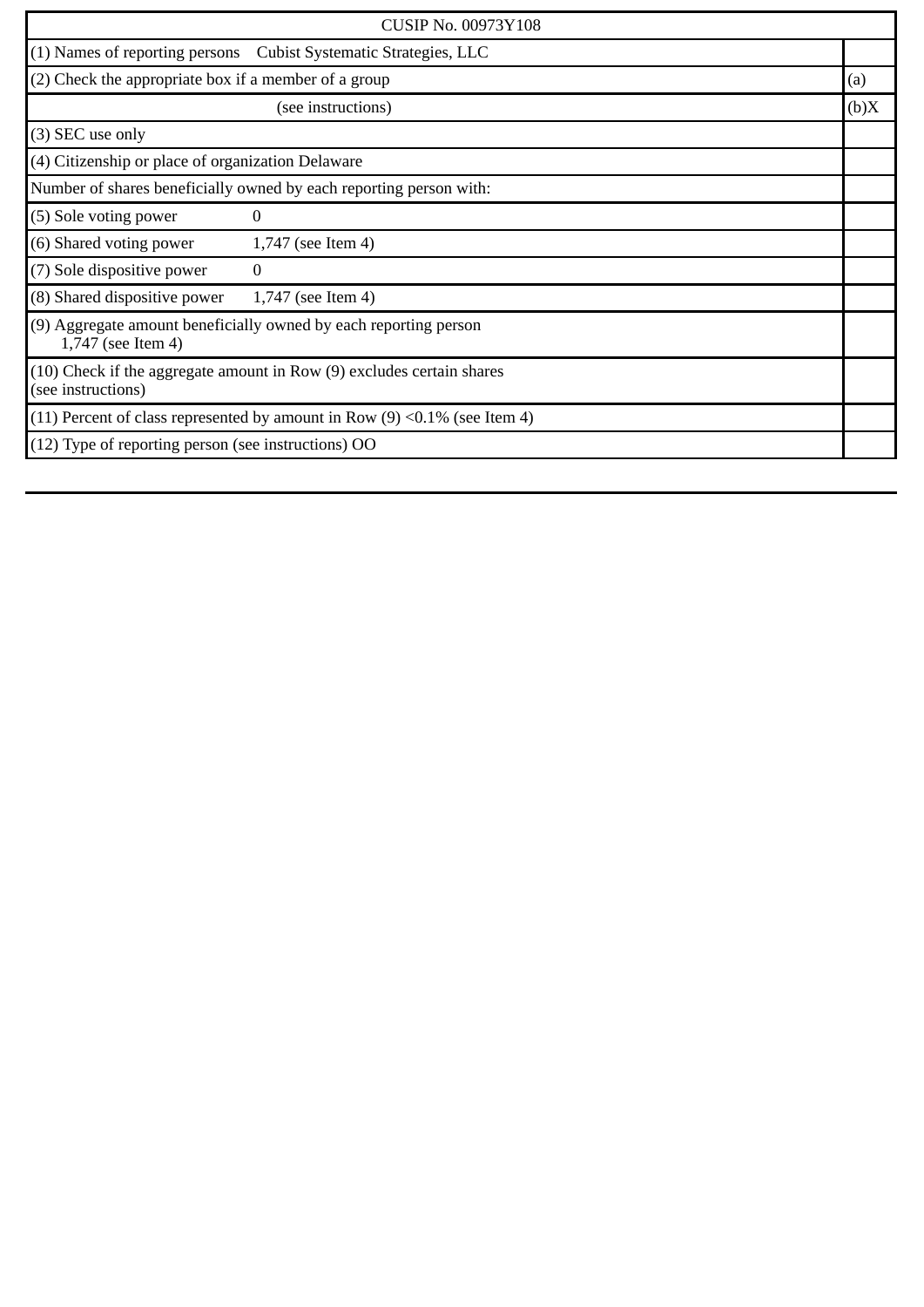| <b>CUSIP No. 00973Y108</b>                                                                  |                        |      |
|---------------------------------------------------------------------------------------------|------------------------|------|
| $(1)$ Names of reporting persons                                                            | Steven A. Cohen        |      |
| (2) Check the appropriate box if a member of a group                                        |                        | (a)  |
|                                                                                             | (see instructions)     | (b)X |
| (3) SEC use only                                                                            |                        |      |
| (4) Citizenship or place of organization United States                                      |                        |      |
| Number of shares beneficially owned by each reporting person with:                          |                        |      |
| (5) Sole voting power                                                                       | 0                      |      |
| (6) Shared voting power                                                                     | 1,760,248 (see Item 4) |      |
| (7) Sole dispositive power                                                                  | 0                      |      |
| (8) Shared dispositive power                                                                | 1,760,248 (see Item 4) |      |
| (9) Aggregate amount beneficially owned by each reporting person<br>1,760,248 (see Item 4)  |                        |      |
| (10) Check if the aggregate amount in Row (9) excludes certain shares<br>(see instructions) |                        |      |
| $(11)$ Percent of class represented by amount in Row $(9)$ 5.0% (see Item 4)                |                        |      |
| $(12)$ Type of reporting person (see instructions) IN                                       |                        |      |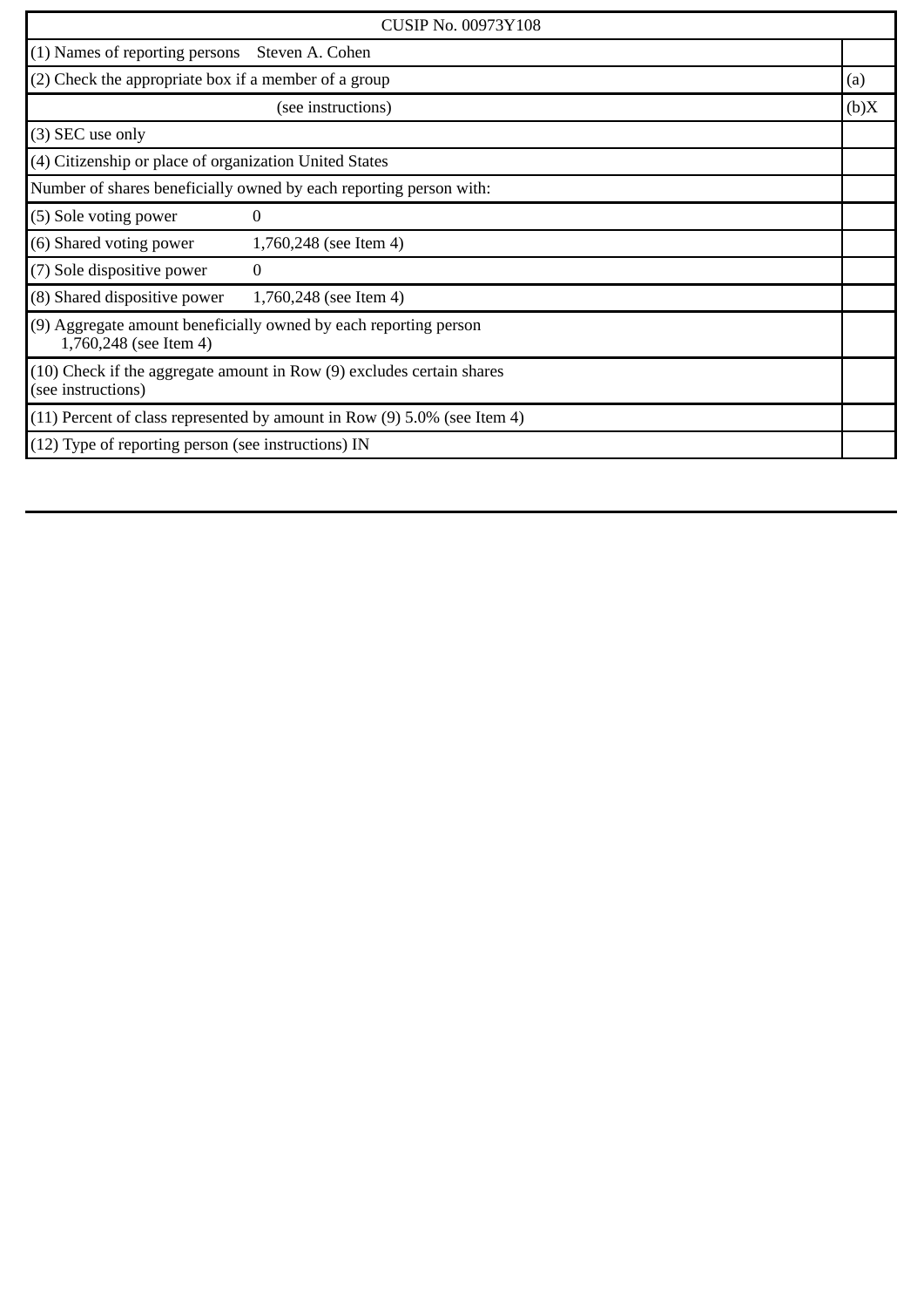Item 1(a) Name of issuer:

Akero Therapeutics, Inc.

Item 1(b) Address of issuer's principal executive offices:

601 Gateway Boulevard, Suite 350, South San Francisco, CA 94080

2(a) Name of person filing:

This statement is filed by: (i) Point72 Asset Management, L.P. ("Point72 Asset Management") with respect to shares of common stock, \$0.0001 par value per share ("Shares"), of the Issuer held by certain investment funds it manages; (ii) Point72 Capital Advisors, Inc. ("Point72 Capital Advisors Inc.") with respect to Shares held by certain investment funds managed by Point72 Asset Management; (iii) Cubist Systematic Strategies, LLC ("Cubist Systematic Strategies") with respect to Shares held by certain investment funds it manages; and (iv) Steven A. Cohen ("Mr. Cohen") with respect to Shares beneficially owned by Point72 Asset Management, Point72 Capital Advisors Inc., and Cubist Systematic Strategies.

2(b) Address or principal business office or, if none, residence:

The address of the principal business office of (i) Point72 Asset Management, Point72 Capital Advisors Inc., and Mr. Cohen is 72 Cummings Point Road, Stamford, CT 06902; and (ii) Cubist Systematic Strategies is 55 Hudson Yards, New York, NY 10001.

2(c) Citizenship:

Point72 Asset Management is a Delaware limited partnership. Point72 Capital Advisors Inc. is a Delaware corporation. Cubist Systematic Strategies is a Delaware limited liability company. Mr. Cohen is a United States citizen.

2(d) Title of class of securities:

Common Stock, Par Value \$0.0001 Per Share

2(e) CUSIP Number:

00973Y108

*Item 3.*

Not applicable

*Item 4.* Ownership

As of the close of business on December 31, 2021:

1. Point72 Asset Management, L.P.

- (a) Amount beneficially owned: 1,758,501
- (b) Percent of class: 5.0%
- (c) Number of shares as to which the person has:
- (i) Sole power to vote or to direct the vote: 0
- (ii) Shared power to vote or to direct the vote: 1,758,501
- (iii) Sole power to dispose or to direct the disposition of: 0
- (iv) Shared power to dispose or to direct the disposition of: 1,758,501

2. Point72 Capital Advisors, Inc.

- (a) Amount beneficially owned: 1,758,501
- (b) Percent of class: 5.0%
- (c) Number of shares as to which the person has:
- (i) Sole power to vote or to direct the vote: 0
- (ii) Shared power to vote or to direct the vote: 1,758,501
- (iii) Sole power to dispose or to direct the disposition of: 0
- (iv) Shared power to dispose or to direct the disposition of: 1,758,501

3. Cubist Systematic Strategies, LLC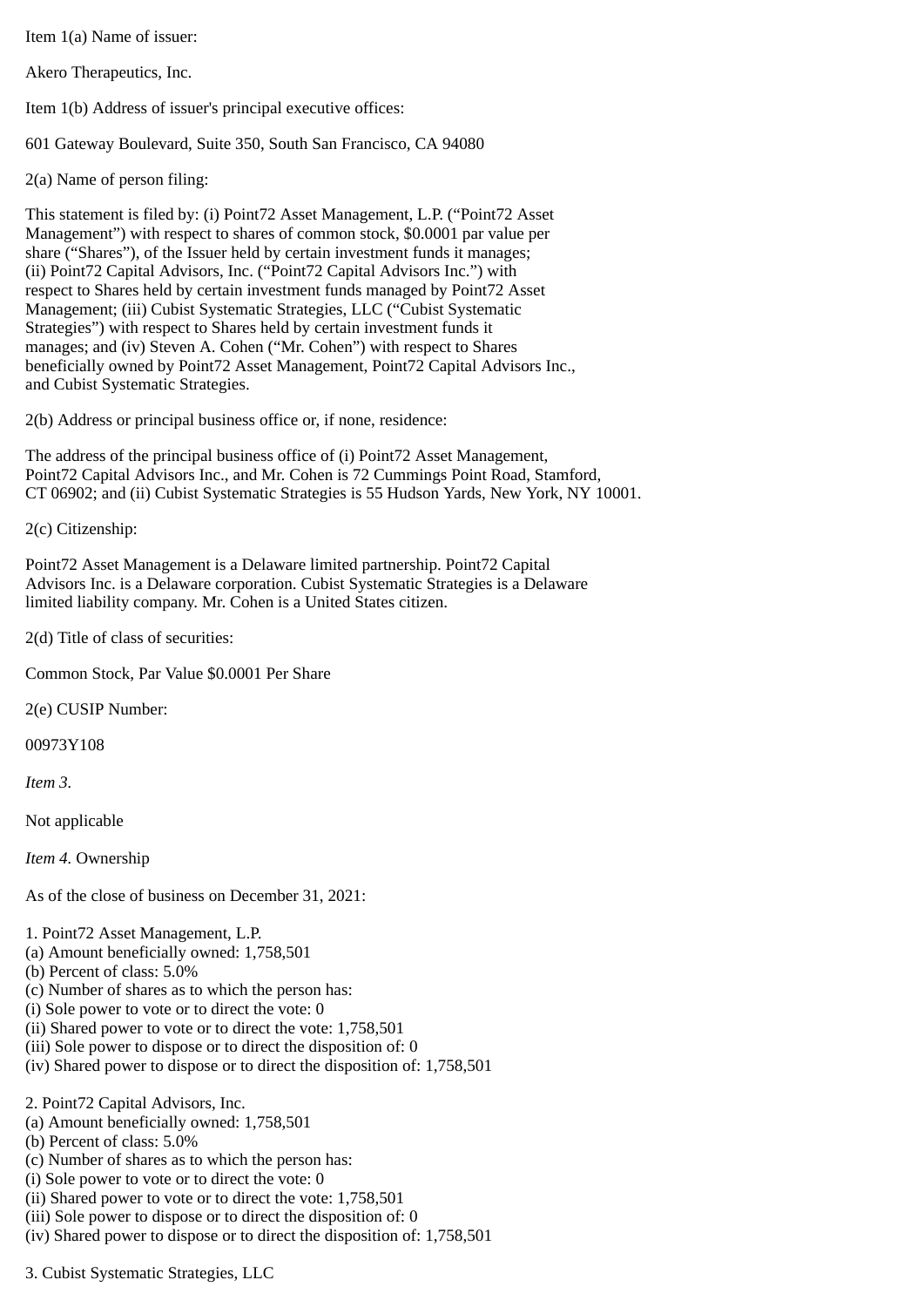- (a) Amount beneficially owned: 1,747
- (b) Percent of class: <0.1%
- (c) Number of shares as to which the person has:
- (i) Sole power to vote or to direct the vote: 0
- (ii) Shared power to vote or to direct the vote: 1,747
- (iii) Sole power to dispose or to direct the disposition of: 0
- (iv) Shared power to dispose or to direct the disposition of: 1,747

4. Steven A. Cohen

- (a) Amount beneficially owned: 1,760,248
- (b) Percent of class: 5.0%
- (c) Number of shares as to which the person has:
- (i) Sole power to vote or to direct the vote: 0
- (ii) Shared power to vote or to direct the vote: 1,760,248
- (iii) Sole power to dispose or to direct the disposition of: 0
- (iv) Shared power to dispose or to direct the disposition of: 1,760,248

Point72 Asset Management, Point72 Capital Advisors Inc., Cubist Systematic Strategies, and Mr. Cohen own directly no Shares. Pursuant to an investment management agreement, Point72 Asset Management maintains investment and voting power with respect to the securities held by certain investment funds it manages. Point72 Capital Advisors Inc. is the general partner of Point72 Asset Management. Pursuant to an investment management agreement, Cubist Systematic Strategies maintains investment and voting power with respect to the securities held by certain investment funds it manages. Mr. Cohen controls each of Point72 Asset Management, Point72 Capital Advisors Inc., and Cubist Systematic Strategies. As of December 31, 2021, by reason of the provisions of Rule 13d-3 of the Securities Exchange Act of 1934, as amended, each of (i) Point72 Asset Management, Point72 Capital Advisors Inc., and Mr. Cohen may be deemed to beneficially own 1,758,501 Shares (constituting approximately 5.0% of the Shares outstanding) and (ii) Cubist Systematic Strategies and Mr. Cohen may be deemed to beneficially own  $1,747$  Shares (constituting <0.1%) of the Shares outstanding). Each of Point72 Asset Management, Point72 Capital Advisors Inc., Cubist Systematic Strategies, and Mr. Cohen disclaims beneficial ownership of any of the securities covered by this statement.

*Item 5.* Ownership of 5 Percent or Less of a Class.

If this statement is being filed to report the fact that as of the date hereof the reporting person has ceased to be the beneficial owner of more than 5 percent of the class of securities, check the following [].

*Item 6.* Ownership of More than 5 Percent on Behalf of Another Person.

Not applicable

*Item 7.* Identification and Classification of the Subsidiary Which Acquired the Security Being Reporting on by the Parent Holding Company or Control Person.

Not applicable

*Item 8.* Identification and Classification of Members of the Group

Not applicable

*Item 9.* Notice of Dissolution of Group.

Not applicable

## *Item 10.* Certifications

By signing below I certify that, to the best of my knowledge and belief, the securities referred to above were not acquired and are not held for the purpose of or with the effect of changing or influencing the control of the issuer of the securities and were not acquired and are not held in connection with or as a participant in any transaction having that purpose or effect, other than activities solely in connection with a nomination under§ 240.14a-11.